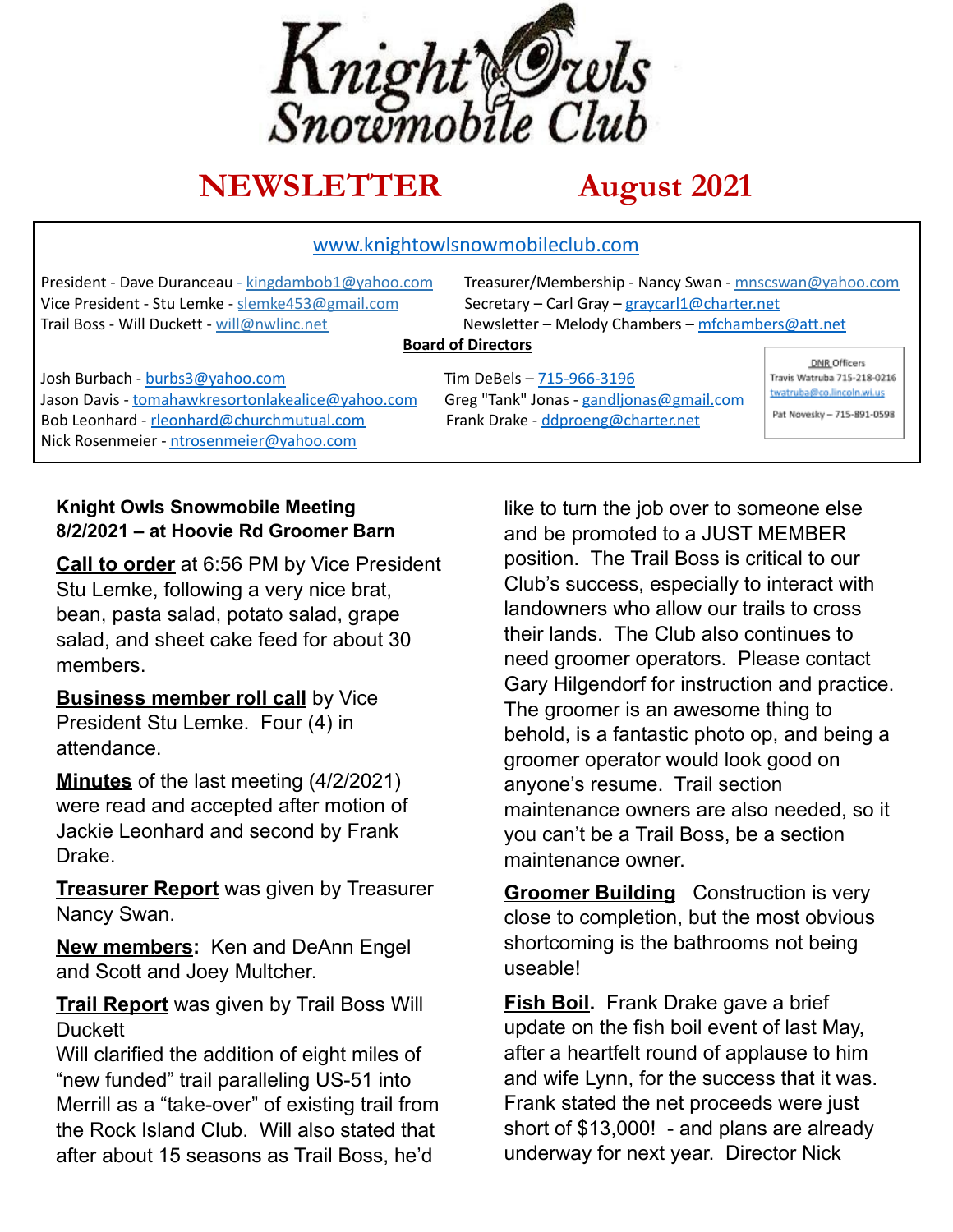Rosenmeier added words of praise for the event and noted the fun had by all, and stated it also drew participants from outside the Club. Melody Chambers' efforts in coordinating volunteers, and Nancy Swan's work in gathering, organizing, displaying, and finally getting the many raffle prizes to their new owners, were also recognized and appreciated. Thanks to all who pitched-in to help.

**Scholarship award.** The two Tomahawk High School Scholarship Award winners for 2021 were announced at graduation. Winners were Tyler Beck and Isiah Scheffler. Funding in the name of scholarship awards was briefly discussed as being largely unsuccessful and currently has approximately a \$2000 liability on the books, should past winners submit the required proof of academic achievement. (winners must apply within four years of high school graduation). A motion to place a Scholarship Donation Bucket at each fundraising event was made by Carl Gray and seconded by Stu Lemke, and accepted by the group.

**Gun Raffle.** Ray Zweck has again taken the initiative to run the gun raffle. The drawing will be February 7<sup>th</sup>, 2022 at Guppy's. Tickets are 1 for \$10 or 3 for \$20. Guns are: Savage 110 Hunter XP 270 W/Scope, Smith & Wesson M&P 380 EZ Pistol, Escort 12 Ga. Semi-Auto Camo shotgun, Mossberg Patriot 270 W/Scope, and Tristar Cobra 12 Ga. shotgun. Call Ray at home 715-453-0964 or on his cell: 262-215-0284, or email at [rayzweck1@gmail.com](mailto:rayzweck1@gmail.com) Guns will be displayed at various support business locations and will also provide ticket sales.

**New Business.** Vice President Stu Lemke noted a donation of history to the club, in the form of a circa 1967 RUPP Snowmobile suit from Mickey Koth, whose father had

worn the suit. The suit will join other items for display in the groomer barn.

Business Director Tank Jonas informed the group that he and LeAnn have sold the River's Edge and noted the need to elect or appoint a new (current) Business Director. Vice President Stu Lemke said he would investigate the requirements.

**Drawing** was won by Bob Calhoun

**Adjournment** was at 7:37 following a motion by Nancy Swan and a second from Frank Drake and unanimous approval.

Carl Gray, Secretary.

**Check the website for Announcements! www.knightowlsnowmobileclub.com**

### **NEXT - Knight Owls Snowmobile Club Meeting**

**Tuesday, September 7, 2021 7:00 p.m. at Knight Owls Groomer Barn on Hoovie Road**

# **AGENDA**

- 1. 7:00 pm Call to order
- 2. Business roll call
- 3. Reading of last meeting minutes
- 4. Treasurer Report
- 5. Introduction of new members
- 6. Trail report, potential pre-season work, and All Club workday
- 7. February Gun Raffle update
- 8. May Fish Boil fund raiser update
- 9. Discuss other potential fund raising events and ideas.
- 10. Business Director (1) election determination, potential first call for nominees
- 11.New business
- 12. Drawing
- 13. Next meeting LOCATION and date reminder. Groomer Barn, October 4<sup>th</sup>
- 14. Adjourn